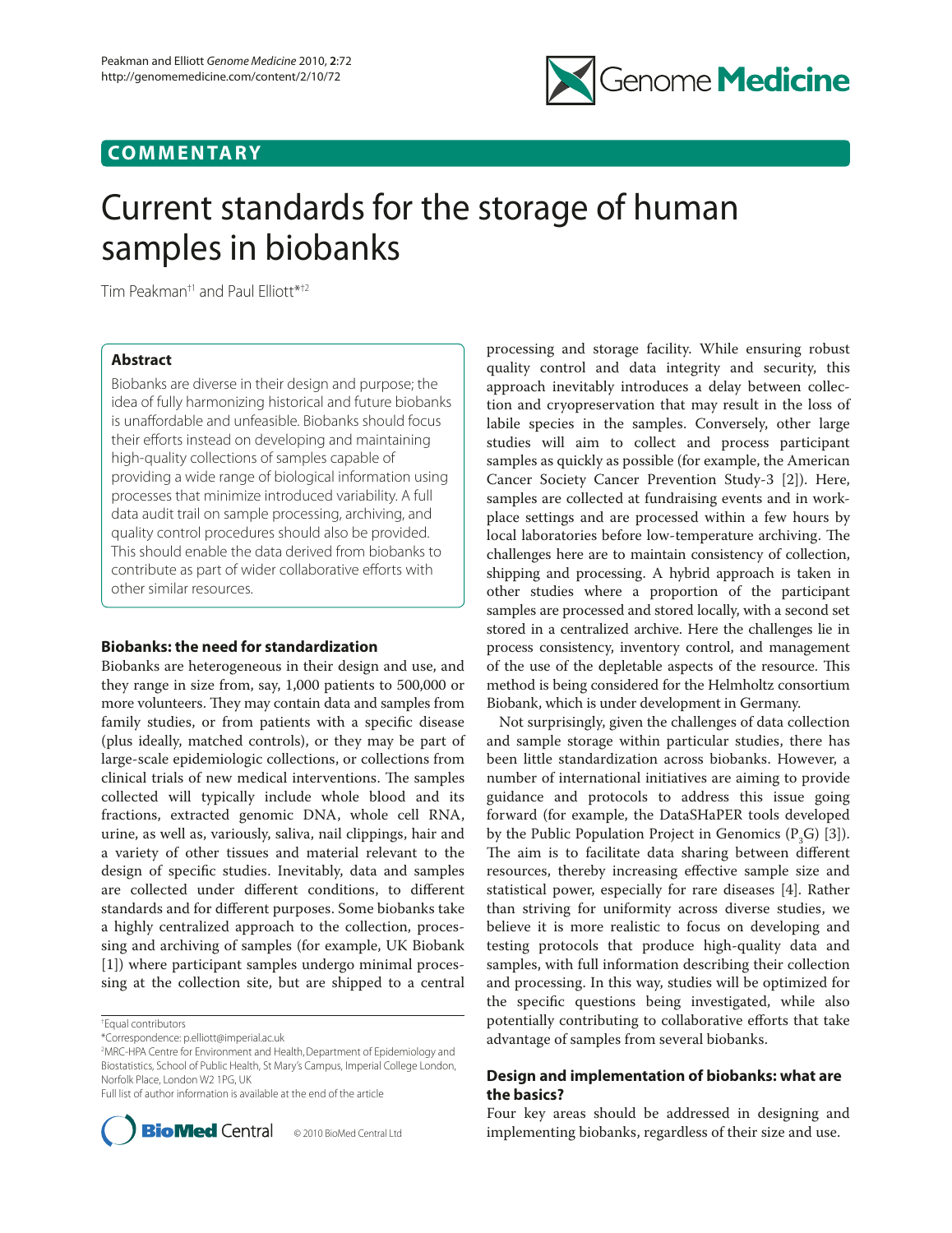## **Design and validate the sample collection protocol before main recruitment starts**

An important early decision is whether samples collected from volunteers at multiple locations should be processed as quickly as possible at the collection site or shipped to a central processing facility. The first approach has the advantage that parameters that are rapidly lost within a sample may be captured, as well as avoiding possible degradation of the latent information during shipment; the second allows for a centralized approach to sample handling and processing, which may be cost-effective and result in better quality control. Either way, it is essential to minimize, as far as possible, the impact of the collection, processing, shipping and archiving protocol on the integrity of the samples. This requires properly designed pilot studies followed by robust procedures to ensure that the samples are collected, processed and handled strictly according to protocol [5-7].

## **Future proof the sample collection**

While some studies involving biobanks are designed to address specific questions, they may find broader use in the future (particularly as new or lower-cost analytical technologies become available). Collecting and processing samples from large numbers of volunteers is expensive and time consuming. During the design stage, it is therefore important to consider whether collection of additional samples will have the potential to produce useful data in the future, either as an adjunct to the study in hand or as part of a broader biobanking initiative. If possible, samples should be collected in a way that will allow as wide a range of assay types as can be predicted. As an example, UK Biobank collects a range of biological samples (blood, urine, saliva) that were tested in pilot studies using different analytical techniques, including standard biochemistry, proteomics and metabonomics [5,6]. In order to future proof the samples as far as possible, both plasma and serum were collected in a range of tubes with different additives (Figure 1). A similar set of samples is being collected in the Ontario Health Study [8].

## **Implement quality programs from the start of the study**

The sample collection and processing protocol should be underpinned by a study-wide quality program with the aim of producing samples and data that are fit for research purposes. This should include quality assurance (preventing errors and variability from occurring) and quality control procedures (detecting errors and variability if they occur) that should be built into the study design from the outset. Many studies are implementing quality schemes, such as ISO9001:2008; these are suited to biobanks because they focus specifically on the quality of the samples and data. ISO accreditation also requires

| Vacutainer<br>tube          | Fraction                  | Number of aliguots |                |
|-----------------------------|---------------------------|--------------------|----------------|
|                             |                           | $-80^{\circ}$ C    | Liquid $N_2$   |
| EDTA (9ml) $x 2$            | Plasma                    | 6                  | $\overline{a}$ |
|                             | Buffy coat                | 1                  |                |
|                             | Red cells                 | $\Omega$           | $\overline{a}$ |
| Lithium heparin (PST)       | Plasma                    | 3                  |                |
| Silica clot activator (SST) | Serum                     | 3                  |                |
| Acid citrate dextrose       | DMSO blood                |                    | $\overline{a}$ |
| Tempus tube                 | Whole blood (RNA)         |                    | 6              |
| Saliva                      | Mixed saliva sample       |                    | $\overline{a}$ |
| EDTA (4 ml)                 | Hematology<br>(Immediate) |                    |                |
| Urine                       | Urine                     | $\overline{4}$     | $\overline{a}$ |
| <b>Total aliquots</b>       |                           | 17                 | 19             |

**Figure 1. Sample collection, processing and archiving in the UK Biobank baseline assessment visit.** A variety of samples are collected in different collection vessels appropriate to their anticipated end use. Samples are fractionated and stored as aliquots in one of two low-temperature archives to protect them from degradation caused by freeze-thawing, or loss due to breakdown of a single archive site. Footnote to Figure 1: DMSO, dimethyl sulfoxide; EDTA, ethylenediaminetetraacetic acid; PST, plasma separator tube; SST, serum separator tube.

measurement of critical processes (for example, time from sample collection to ultra-low-temperature archiving) and continuous improvement efforts to optimize the performance of the organization. In UK Biobank, there has been the successful transfer of much from Japanese manufacturing quality approaches to optimize technology, processes and systems involved in sample processing [7]. By paying careful attention to the critical points in the pathway, it has been possible to reduce the time from sample collection to ultra-low-temperature archiving from an average 25.6 h (standard deviation = 3.5) to 24.6 h (standard deviation  $= 2.6$ ), close to the target of 24 h based on pilot studies [9].

## **Centralize and standardize as much as possible and limit the impact of variability**

As noted, the degree to which sample collection and processing can be centralized will vary between studies. However, standardization and centralization of processing at a dedicated single site bring benefits in robustness of the data trail, reduced cost and increased achievable throughput and accuracy of sample handling and picking; for example, through the use of automation (Figure 2). It also limits the impact of analytical variability and thereby improves the power of subsequent analyses in which data derived from the samples are used. What should be avoided at all costs is non-detectable systematic error introduced by variable (typically manual) processing at multiple sites. Given that these resources are established to explore the etiology of complex diseases where the impact of exposure to specific risk factors will often be low (odds ratio typically 1.5 or below), this type of error